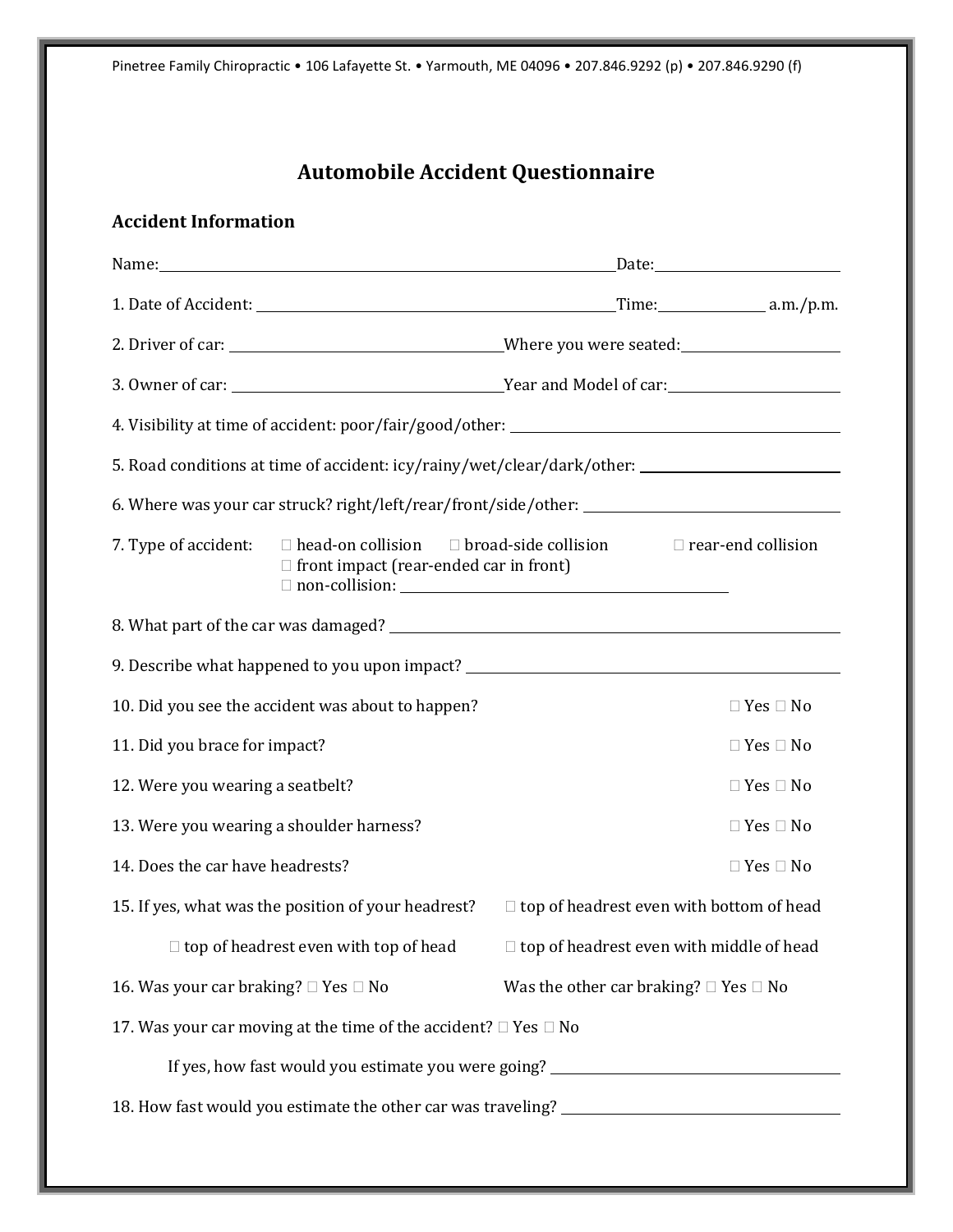| Pinetree Family Chiropractic • 106 Lafayette St. • Yarmouth, ME 04096 • 207.846.9292 (p) • 207.846.9290 (f) |  |  |  |  |
|-------------------------------------------------------------------------------------------------------------|--|--|--|--|
|-------------------------------------------------------------------------------------------------------------|--|--|--|--|

|                                                                                                                                                                                                                                                                                                              |                                                                                                                                                             | 19. What was the position of your head and body at the time of impact?                                                                                                                                    |                                                                                                                                                                      |  |
|--------------------------------------------------------------------------------------------------------------------------------------------------------------------------------------------------------------------------------------------------------------------------------------------------------------|-------------------------------------------------------------------------------------------------------------------------------------------------------------|-----------------------------------------------------------------------------------------------------------------------------------------------------------------------------------------------------------|----------------------------------------------------------------------------------------------------------------------------------------------------------------------|--|
|                                                                                                                                                                                                                                                                                                              | $\Box$ head turned left/right<br>$\Box$ body straight in sitting position<br>$\Box$ head looking back                                                       |                                                                                                                                                                                                           |                                                                                                                                                                      |  |
|                                                                                                                                                                                                                                                                                                              |                                                                                                                                                             | $\Box$ body rotated left/right $\Box$ head straight forward                                                                                                                                               |                                                                                                                                                                      |  |
| 20. At the time of the accident, recall what parts of your head or body hit what parts of the vehicle:                                                                                                                                                                                                       |                                                                                                                                                             |                                                                                                                                                                                                           |                                                                                                                                                                      |  |
| ,我们也不会有什么。""我们的人,我们也不会有什么?""我们的人,我们也不会有什么?""我们的人,我们也不会有什么?""我们的人,我们也不会有什么?""我们的人<br>22. Could you move all parts of your body? □ yes □ no<br>23. Were you able to get out of the car and walk unaided? $\Box$ yes $\Box$ no<br>24. Did you have any cuts or bruises from this accident? $\Box$ yes $\Box$ no |                                                                                                                                                             |                                                                                                                                                                                                           |                                                                                                                                                                      |  |
| ,我们也不会有什么。""我们的人,我们也不会有什么?""我们的人,我们也不会有什么?""我们的人,我们也不会有什么?""我们的人,我们也不会有什么?""我们的人                                                                                                                                                                                                                             |                                                                                                                                                             |                                                                                                                                                                                                           |                                                                                                                                                                      |  |
|                                                                                                                                                                                                                                                                                                              |                                                                                                                                                             |                                                                                                                                                                                                           |                                                                                                                                                                      |  |
| How did you feel the next day(s)? $\overline{\phantom{a}}$                                                                                                                                                                                                                                                   |                                                                                                                                                             |                                                                                                                                                                                                           |                                                                                                                                                                      |  |
| 26. Check symptoms apparent since the accident:                                                                                                                                                                                                                                                              |                                                                                                                                                             |                                                                                                                                                                                                           |                                                                                                                                                                      |  |
| $\Box$ headache<br>$\Box$ loss of taste<br>$\Box$ cold feet<br>$\Box$ tension<br>$\Box$ chest pain<br>$\Box$ fainting<br>$\Box$ sleeping problems<br>$\Box$ ringing/buzzing in ears                                                                                                                          | $\Box$ loss of smell<br>$\Box$ cold hands<br>$\Box$ low-back pain<br>$\Box$ constipation<br>$\Box$ dizziness<br>$\Box$ depression<br>$\Box$ loss of balance | $\Box$ numbness in fingers<br>$\Box$ mid-back pain<br>$\Box$ fatigue<br>$\Box$ pain behind eyes<br>$\Box$ irritability<br>$\Box$ cold sweats<br>$\Box$ numbness in toes<br>$\Box$ eyes sensitive to light | $\Box$ neck pain/stiffness<br>$\Box$ loss of memory<br>$\Box$ diarrhea<br>$\Box$ shortness of breath<br>$\Box$ nervousness<br>$\Box$ anxious<br>$\Box$ other: $\_\_$ |  |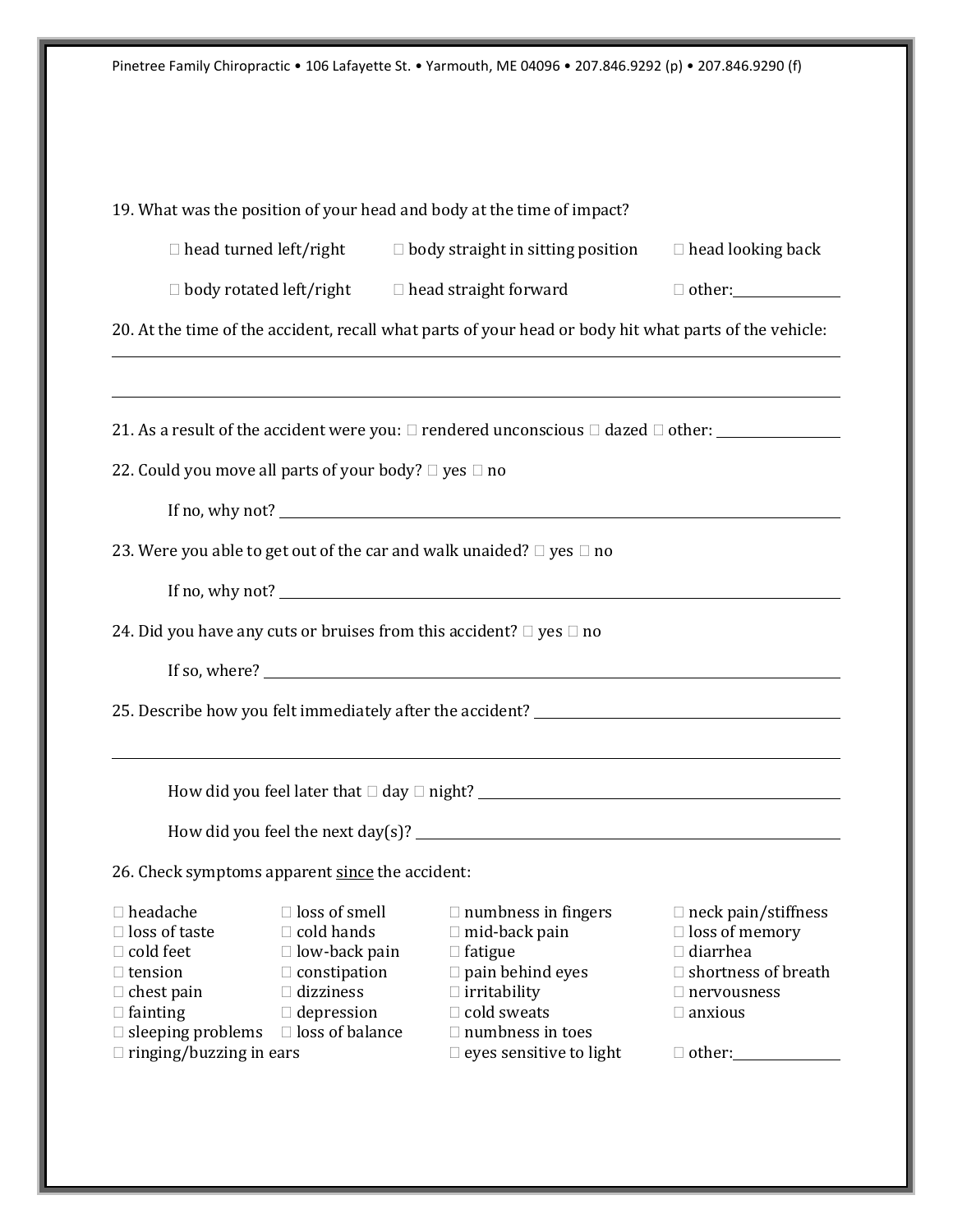| 27. Have you missed time from work? $\Box$ yes $\Box$ no Work hours are: $\Box$ full-time $\Box$ part-time       |
|------------------------------------------------------------------------------------------------------------------|
| If you have missed time from work, how much time have you missed?                                                |
| 28. Did the accident occur during your work hours? $\Box$ yes $\Box$ no                                          |
| 29. Did you seek medical help immediately/soon after the accident? $\Box$ yes $\Box$ no                          |
|                                                                                                                  |
|                                                                                                                  |
|                                                                                                                  |
|                                                                                                                  |
| 32. What treatments/prescriptions were given? $\Box$ bed rest $\Box$ brace $\Box$ adjustments $\Box$ medications |
| 33. What benefit(s) did you receive from treatment(s)?                                                           |
| 35. Are any of your activities of daily living any different now compared to before the accident?                |
| $\Box$ yes $\Box$ no                                                                                             |
|                                                                                                                  |
|                                                                                                                  |
| List anything that is difficult to do:                                                                           |
| 36. Indicate on the diagram below how the accident happened:<br>Comments:                                        |
|                                                                                                                  |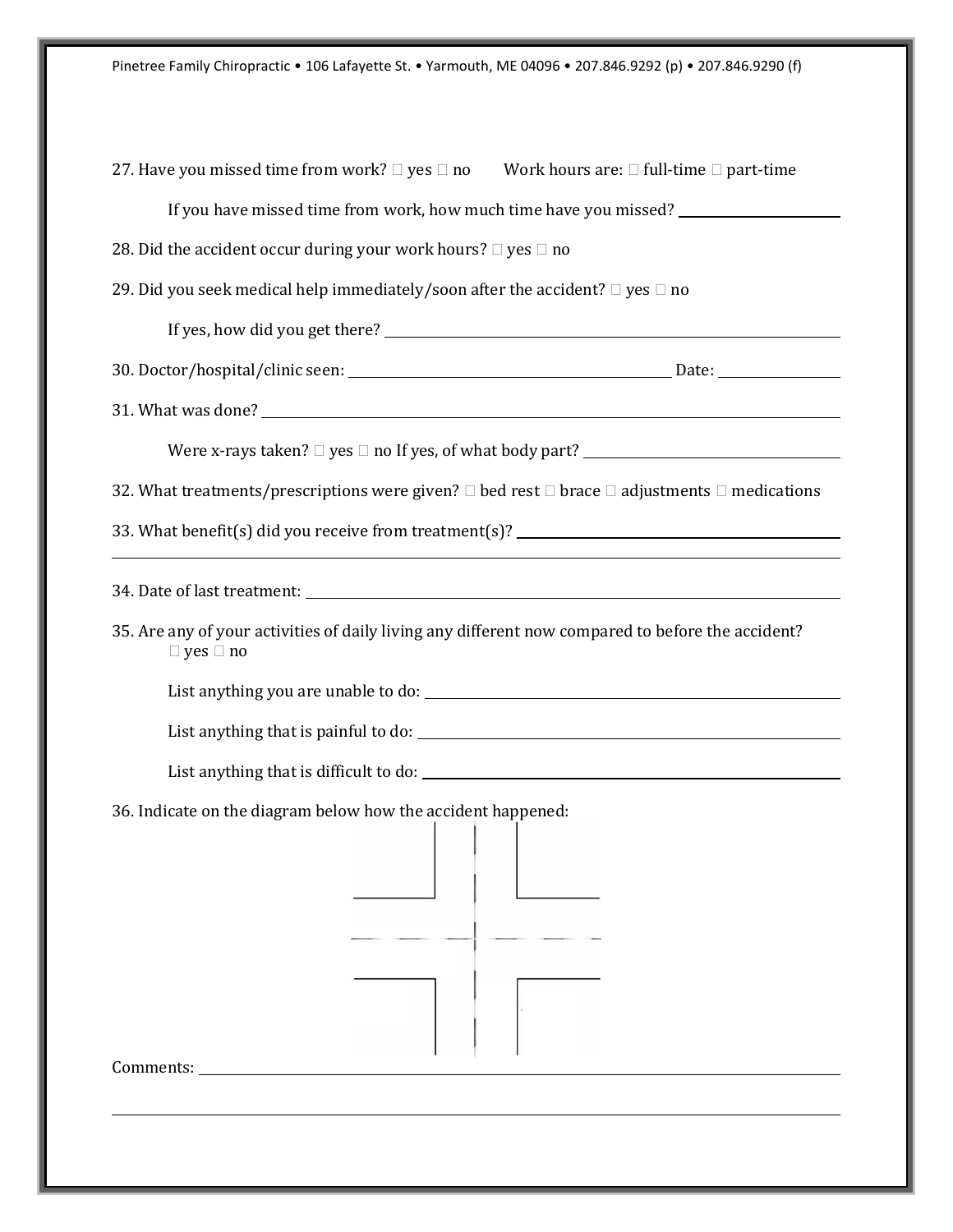Pinetree Family Chiropractic • 106 Lafayette St. • Yarmouth, ME 04096 • 207.846.9292 (p) • 207.846.9290 (f)

| 37. Do you have an attorney handling this case? $\Box$ yes $\Box$ no |  |                                                                                   |
|----------------------------------------------------------------------|--|-----------------------------------------------------------------------------------|
| <b>Insurance Information</b>                                         |  | Patient's personal (auto or health) insurance: __________________________________ |
|                                                                      |  |                                                                                   |
|                                                                      |  |                                                                                   |
|                                                                      |  |                                                                                   |
|                                                                      |  |                                                                                   |
|                                                                      |  |                                                                                   |
|                                                                      |  |                                                                                   |
|                                                                      |  |                                                                                   |
|                                                                      |  |                                                                                   |
|                                                                      |  |                                                                                   |
|                                                                      |  |                                                                                   |
|                                                                      |  |                                                                                   |
|                                                                      |  |                                                                                   |
|                                                                      |  |                                                                                   |